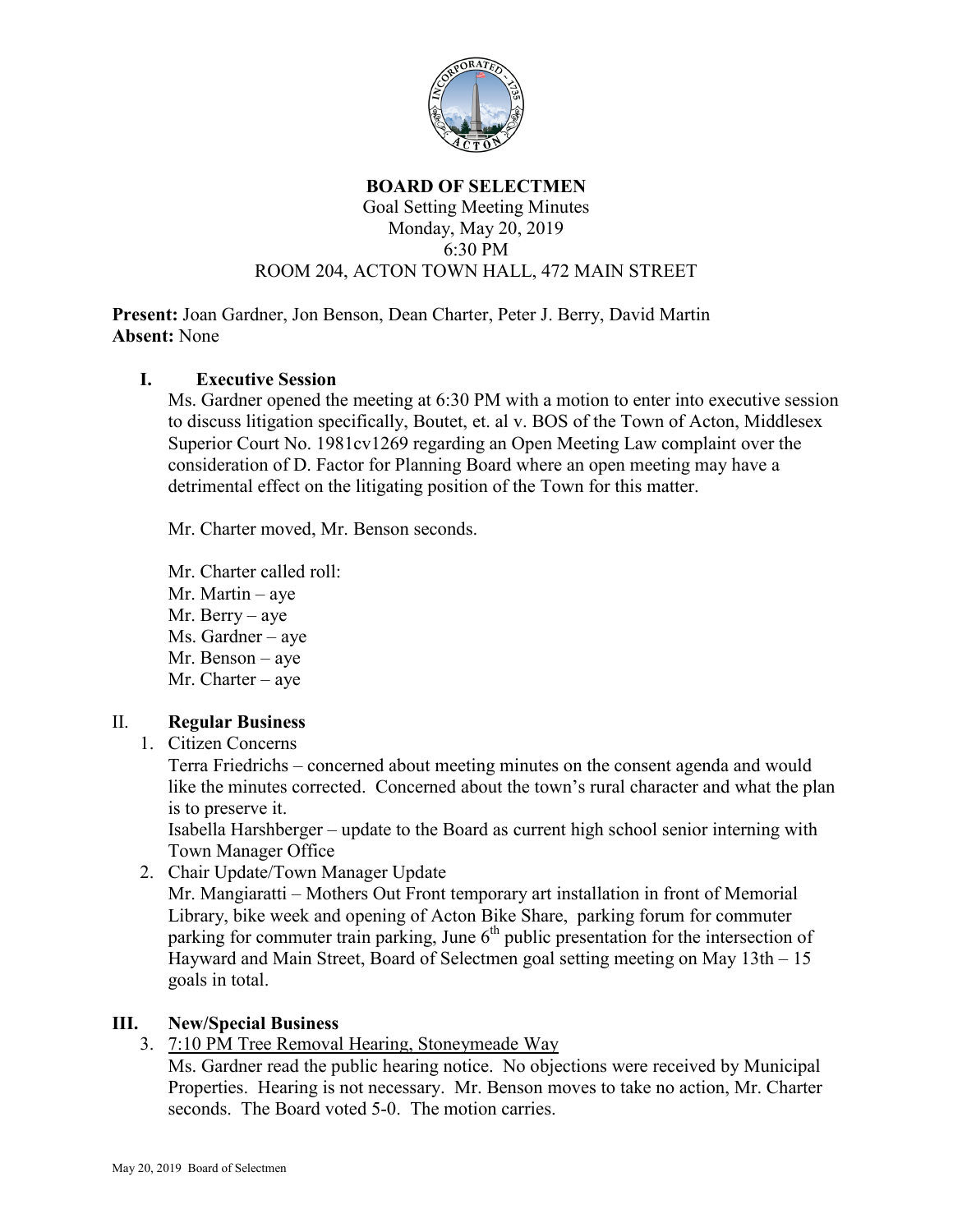

- 4. Revised Application for Comprehensive Permit, Powder Mill Place, LLC Joel Khan representing Powder Mill Place, LLC. Presented to the Board the amended application that would place all units in Acton only. Looking for support from the Board in signing the LIP application. Mr. Berry had question about section  $3$  – questioned about 2 historic homes in Maynard , Mr. Khan will now not be disturbing the 2 homes. Terra Friedrichs, West Acton – questioned about holding tanks Jim Snyder-Grant, Half Moon Hill – suggested using air source heat pumps versus natural gas for the development Judith Aronstein – encourages using alternative heat sources Mr. Benson moves to follow the ACHC and sign the LIP application with the corrections, Mr. Charter seconds. The Board voted 5-0. The motion passes.
- 5. Presentation for Electric Aggregation for Acton Power Choice Program

Representing Peregrine Paul Gromer and Joe Shortsleeve presented the 2019 Acton Power Choice

Jim Snyder Grant, West Acton – explained to the Board the pricing and urging to use the 100% renewable energy program design.

Mary Smith – GAB – approves the Acton Power Choice

Judith Aronstein – urges Board to go towards a higher percentage for additional MA Class 1 RECs

6. North Acton Fire Station Update

Chief Robert Hart and Town Manager Mangiaratti updated the Board. Held meeting with the Design Review Board, hearing with Conservation Commission, will be writing updates on regular basis to the Board of Selectmen and any other Boards and Committees that would like the information.

Fire Chief updated the Board on the location of the property and working on the programing stage on the size of the station. Asked for input from the entire fire department (members). Plan on moving ladder truck and an engine and ambulance to the new location, and the shift commander and ALS coordinator. Doesn't plan on adding staff at this time, but possibly in the future. Mr. Charter was concerned about the intersection of Harris and ' " and the concern about possibly redesigning that intersection. Plans to bring the funding for construction at the December Special Town Meeting. Mr. Berry would like public forums to engage the abutters and the residents and to provide input for the final design.

7. Kelley's Corner Update

Mr. Mangiaratti updated the Board that MassDOT is now investing more into payment for the final design. Mr. Benson read from a prepared statement regarding an update on a meeting on May 3<sup>rd</sup> with representatives from Stop and Shop, and a representative from the Engineering Design company of Hudson Stein Howard to bring them up to date on the redesign of Kelley's Corner.

8. Veteran Service District Update